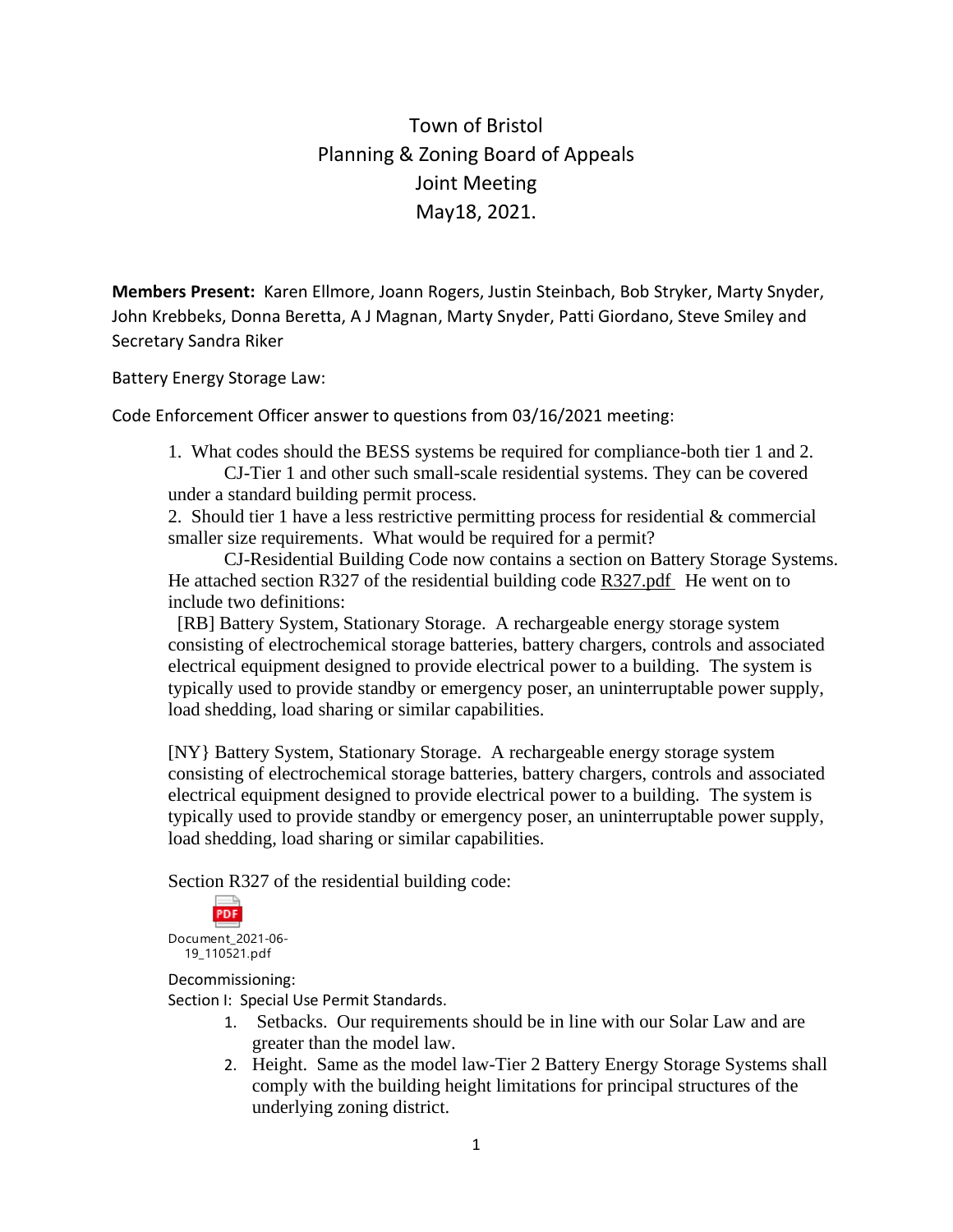- 3. Fencing Requirements. Same as model law-Tier 2 Battery Energy Storage Systems, including all mechanical equipment, shall be enclosed by a [7 foot high] fence with a self-locking gate to prevent unauthorized access unless housed in a dedicated-use building and not interfering with ventilation or exhaust ports.
- 4. Screening and Visibility. Tier 2 BESS shall have views minimized from adjacent properties to the extent reasonably practicable using architectural features, earth berms, landscaping or other screening methods that will harmonize the character of the property and surrounding area and not interfering with ventilation or exhaust ports.

J. Ownership Changes. If the owner of the BESS changes or the owner of the property changes, the special use permit shall remain in effect, provided that the successor owner or operator assumes in writing all the obligations of the special use perm, site plan approval, and decommissioning plan. A new owner or operator of the BESS shall notify the [Code Enforcement Officer] of such change in ownership or operator withing [30] days prior to ownership or lease change. A new owner or operator must provide such notification to {Code Enforcement Officer} in writing. The special use permit and all other local approvals for the battery energy storage system would be void if a new owner or operator fails to provide written notification to the [Code Enforcement Officer] in the required timeframe. Reinstatement of a void special use permit will be subject to the same review and approval processes for new applications under this Local Law.

8. Safety. Same as written in model law.

9. Permit Time Frame and Abandonment-Should be the same as in the Solar Law under decommissioning.

- 10. Enforcement. -Same as Solar Law
- 11. Severability-Same as Solar Law.

Patti Giordano sent an email clarifying what she was trying to express to us about Noise- "When you write things into the law that are normally part of the site plan, you remove the ability to be flexible. If it is in the law, then we must conform to that threshold or condition. If it is dealt with at site plan, we can require more stringent thresholds, or less, depending on the situation.

What I personally like better is, for the sound issue for instance, putting in the law that sound thresholds must be reviewed at site plan.

We should only write things into the law if we know that there would never be acceptable exceptions.

Thoughts?"